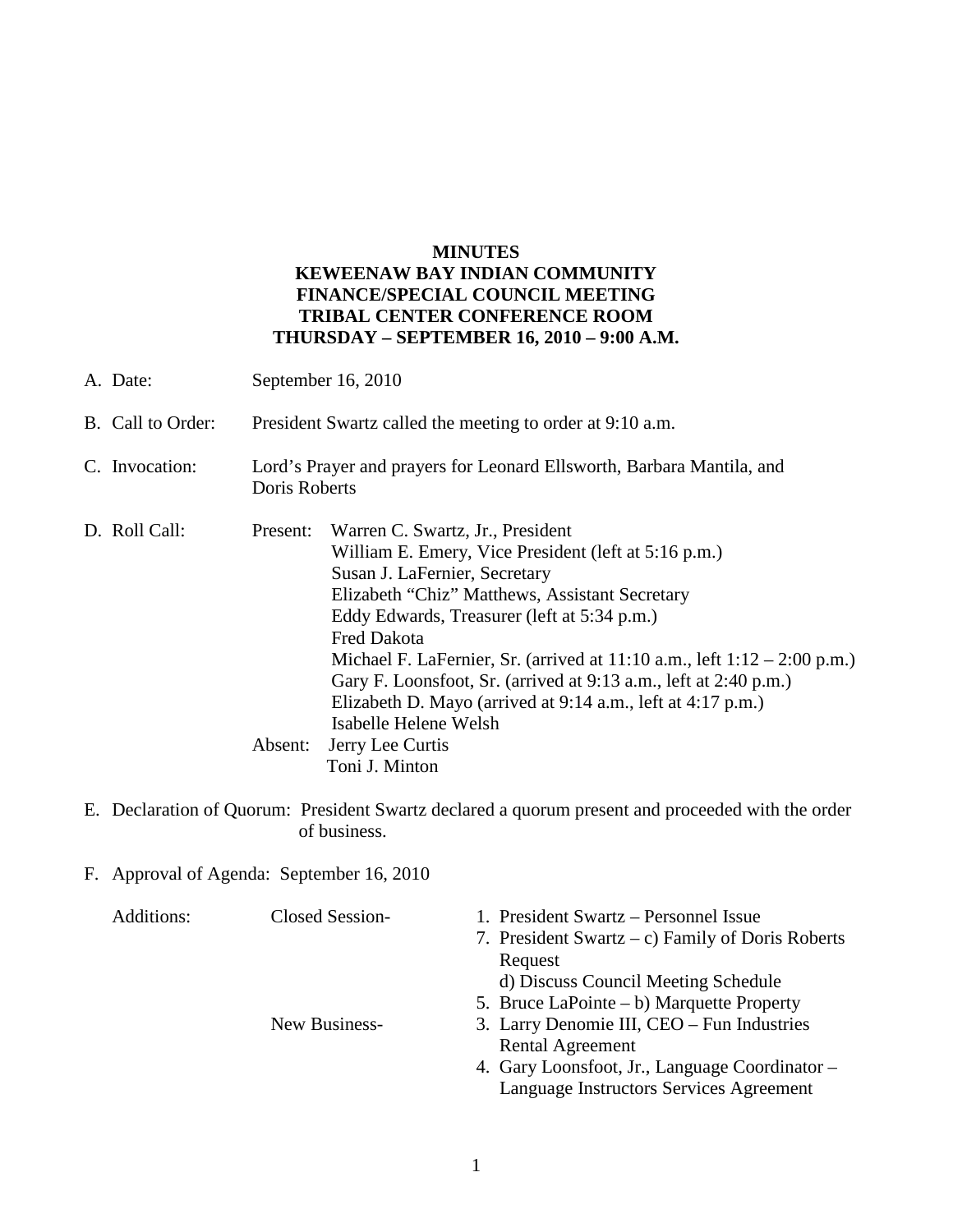**MOTION MADE BY ELIZABETH D. MAYO TO APPROVE THE AGENDA WITH THE CHANGES. SUPPORTED BY WILLIAM E. EMERY. EIGHT IN FAVOR (William E. Emery, Susan J. LaFernier, Elizabeth "Chiz" Matthews, Eddy Edwards, Fred Dakota, Gary F. Loonsfoot, Sr., Elizabeth D. Mayo, Isabelle H. Welsh), OPPOSED - 0, ABSTAINING - 0, THREE ABSENT (Jerry Lee Curtis, Michael F. LaFernier, Sr., Toni J. Minton), MOTION CARRIED.**

**MOTION MADE BY WILLIAM E. EMERY TO GO INTO CLOSED SESSION AT 9:20 A.M. AND ALLOW KBIC MEMBERS TO BE PRESENT. SUPPORTED BY EDDY EDWARDS. EIGHT IN FAVOR (William E. Emery, Susan J. LaFernier, Elizabeth "Chiz" Matthews, Eddy Edwards, Fred Dakota, Gary F. Loonsfoot, Sr., Elizabeth D. Mayo, Isabelle H. Welsh), OPPOSED - 0, ABSTAINING - 0, THREE ABSENT (Jerry Lee Curtis, Michael F. LaFernier, Sr., Toni J. Minton), MOTION CARRIED.**

- G. For Your Information:
	- 1.  $9<sup>th</sup>$  Annual Michigan Indian Day Event September 24, 2010 in East Lansing
	- 2. Tribal Consultation Sessions regarding the Strategic Plan 2011-2016 from Larry Echo Hawk, Assistant Secretary Indian Affairs
	- 3. Baraga Casino General Manager July 2010 Financial Report
- H. Closed Session:
	- 1. President Swartz Personnel Issue
	- 2. Budget Reviews
		- a) Jennifer Misegan, Enrollment
		- b) Todd Warner, Natural Resources
		- c) Doreen Blaker, Firefighters
		- d) Judy Heath, Social Services
		- e) Brad Dakota, Tribal Court
		- f) Dale Shalifoe, Gaming Commission
		- g) Amy St. Arnold, Education
		- h) Jim Stingle, Grant Writer
		- i) Warren C. Swartz, Jr., President
		- j) Carole LaPointe, Health Department

## **Break: 10:00 – 10:10 a.m.**

## **Mike LaFernier, Sr. arrived at 11:10 a.m.**

**Lunch: 12:00 – 1:12 p.m.** 

## **Mike LaFernier, Sr. returned from lunch at 2:00 p.m.**

**Break: 2:20 – 2:35 p.m.** 

**Gary Loonsfoot, Sr. left at 2:40 p.m.**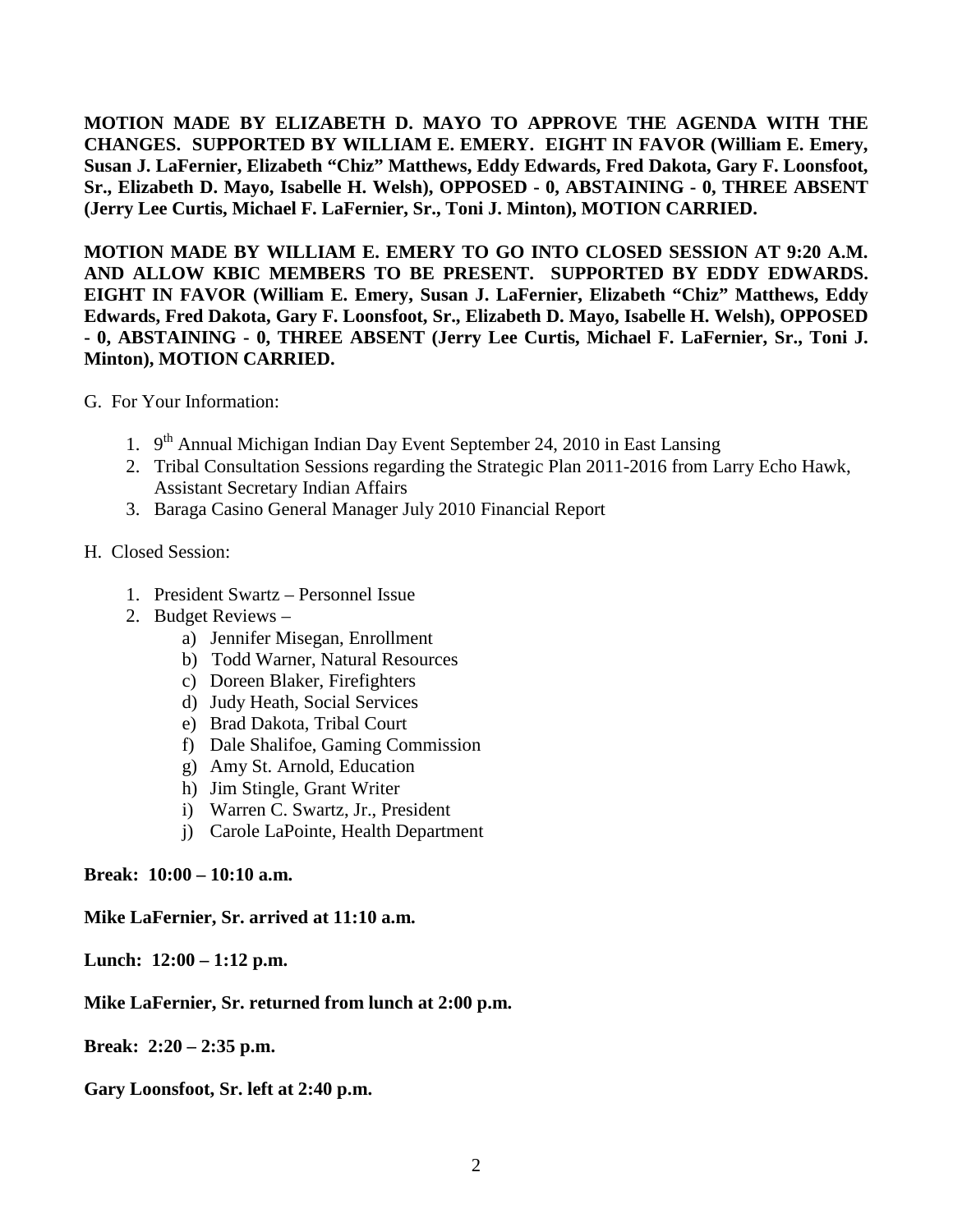**MOTION MADE BY EDDY EDWARDS TO GO INTO OPEN SESSION AT 3:15 P.M. SUPPORTED BY ELIZABETH D. MAYO. EIGHT IN FAVOR (William E. Emery, Susan J. LaFernier, Elizabeth "Chiz" Matthews, Eddy Edwards, Fred Dakota, Michael F. LaFernier, Sr., Elizabeth D. Mayo, Isabelle H. Welsh), OPPOSED - 0, ABSTAINING - 0, THREE ABSENT (Jerry Lee Curtis, Gary F. Loonsfoot, Sr., Toni J. Minton), MOTION CARRIED.**

I. New Business:

1. Debbie Parrish, OCC – Request for a Services Agreement for Student Housing with the Four Seasons Motel

**MOTION MADE BY EDDY EDWARDS TO TABLE UNTIL THE COUNCIL HAS A MEETING REGARDING THE USE OF THE FOUR SEASONS WITH DEBRA PICCIANO AND CAROLE LAPOINTE REGARDING A PRIOR DISCUSSION. SUPPORTED BY WILLIAM E. EMERY. SIX IN FAVOR (William E. Emery, Susan J. LaFernier, Elizabeth "Chiz" Matthews, Eddy Edwards, Michael F. LaFernier, Sr., Isabelle H. Welsh), TWO OPPOSED (Fred Dakota, Elizabeth D. Mayo), ABSTAINING - 0, THREE ABSENT (Jerry Lee Curtis, Gary F. Loonsfoot, Sr., Toni J. Minton), MOTION CARRIED.** 

2. Derek Sever, Radio Station Manager – Comedy Club Contracts for \$1,200.00 each for (3) shows

**MOTION MADE BY EDDY EDWARDS TO APPROVE THE COMEDY CLUB AGREEMENT BETWEEN THE KBIC RADIO STATION AND THE FUNNY BUSINESS AGENCY. SUPPORTED BY MICHAEL F. LAFERNIER, SR. EIGHT IN FAVOR (William E. Emery, Susan J. LaFernier, Elizabeth "Chiz" Matthews, Eddy Edwards, Fred Dakota, Michael F. LaFernier, Sr., Elizabeth D. Mayo, Isabelle H. Welsh), OPPOSED - 0, ABSTAINING - 0, THREE ABSENT (Jerry Lee Curtis, Gary F. Loonsfoot, Sr., Toni J. Minton), MOTION CARRIED.** 

- 3. Bruce LaPointe, Project Manager [Not present]
	- a) Ojibwa Builders Change Order for New Day Center Flooring

**MOTION MADE BY ISABELLE H. WELSH TO APPROVE CHANGE ORDER #003-2010 TO THE NEW DAY FACILITY FOR \$12,945.45 FROM THE L'ANSE FURNITURE MART. SUPPORTED BY FRED DAKOTA. SEVEN IN FAVOR (William E. Emery, Susan J. LaFernier, Elizabeth "Chiz" Matthews, Eddy Edwards, Fred Dakota, Elizabeth D. Mayo, Isabelle H. Welsh), OPPOSED - 0, ONE ABSTAINING (Michael F. LaFernier, Sr.), THREE ABSENT (Jerry Lee Curtis, Gary F. Loonsfoot, Sr., Toni J. Minton), MOTION CARRIED.**

b) Marquette Property [Rescheduled until Tuesday]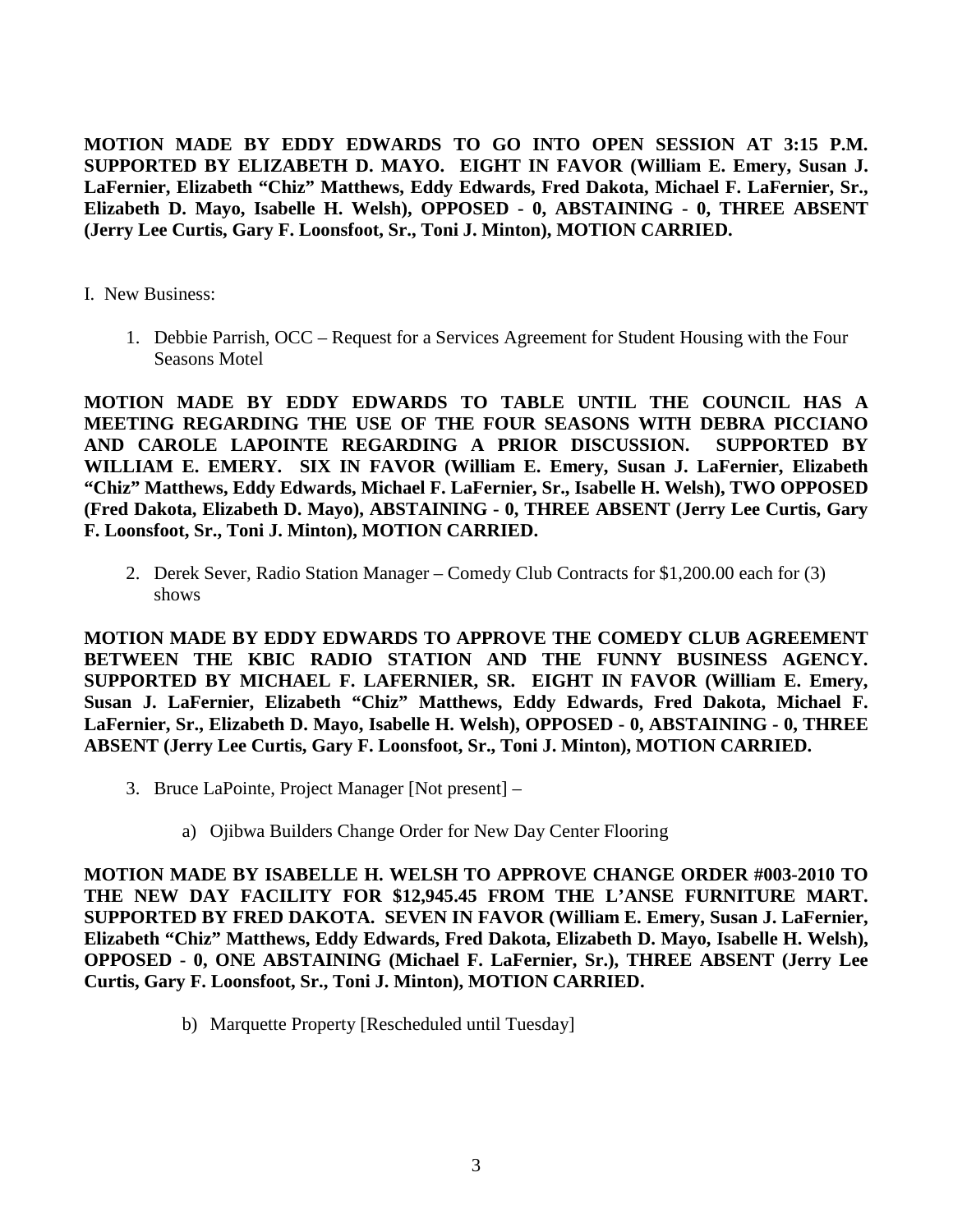[Closed session]

**MOTION MADE BY EDDY EDWARDS TO GO INTO CLOSED SESSION AT 3:33 P.M. SUPPORTED BY MICHAEL F. LAFERNIER, SR. FIVE IN FAVOR (William E. Emery, Susan J. LaFernier, Elizabeth "Chiz" Matthews, Eddy Edwards, Michael F. LaFernier, Sr.), THREE OPPOSED (Fred Dakota, Elizabeth D. Mayo, Isabelle H. Welsh), ABSTAINING - 0, THREE ABSENT (Jerry Lee Curtis, Gary F. Loonsfoot, Sr., Toni J. Minton), MOTION CARRIED.** 

- 3. Pauline Spruce
	- a) Review TERO Director/Work Force Coordinator Applications for Interviews
	- b) Review Park/Marina Caretaker Applications for Interviews

**MOTION MADE BY ELIZABETH "CHIZ" MATTHEWS TO GO INTO OPEN SESSION AT 3:52 P.M. SUPPORTED BY WILLIAM E. EMERY. EIGHT IN FAVOR (William E. Emery, Susan J. LaFernier, Elizabeth "Chiz" Matthews, Eddy Edwards, Fred Dakota, Michael F. LaFernier, Sr., Elizabeth D. Mayo, Isabelle H. Welsh), OPPOSED - 0, ABSTAINING - 0, THREE ABSENT (Jerry Lee Curtis, Gary F. Loonsfoot, Sr., Toni J. Minton), MOTION CARRIED.**

Christmas Check Distribution Age Guideline –

**MOTION MADE BY WILLIAM E. EMERY TO APPROVE THE DISTRIBUTION OF THE CHRISTMAS CHECKS TO THOSE 18 YEARS AND OVER AND LIVING IN BARAGA AND**  MARQUETTE COUNTIES AS OF OCTOBER 1<sup>ST</sup>. SUPPORTED BY FRED DAKOTA. FIVE **IN FAVOR (William E. Emery, Susan J. LaFernier, Fred Dakota, Michael F. LaFernier, Sr., Elizabeth D. Mayo), THREE OPPOSED (Elizabeth "Chiz" Matthews, Eddy Edwards, Isabelle H. Welsh), ABSTAINING - 0, THREE ABSENT (Jerry Lee Curtis, Gary F. Loonsfoot, Sr., Toni J. Minton), MOTION CARRIED.**

Eddy Edwards stated his opposition: He believes it is in violation with the Tribe's own law.

[New Business]

- 4. President Swartz
	- a) Woodland Singers Donation Request to attend a powwow in California on September 24-26, 2010

**MOTION MADE BY EDDY EDWARDS TO APPROVE \$1,500.00 TO THE WOODLAND SINGERS TO TRAVEL TO THE POWWOW AND REPRESENT KBIC. SUPPORTED BY ISABELLE H. WELSH. THREE IN FAVOR (Susan J. LaFernier, Eddy Edwards, Isabelle H. Welsh), FIVE OPPOSED (William E. Emery, Elizabeth "Chiz" Matthews, Fred Dakota, Michael F. LaFernier, Sr., Elizabeth D. Mayo), ABSTAINING - 0, THREE ABSENT (Jerry Lee Curtis, Gary F. Loonsfoot, Sr., Toni J. Minton), MOTION DEFEATED.**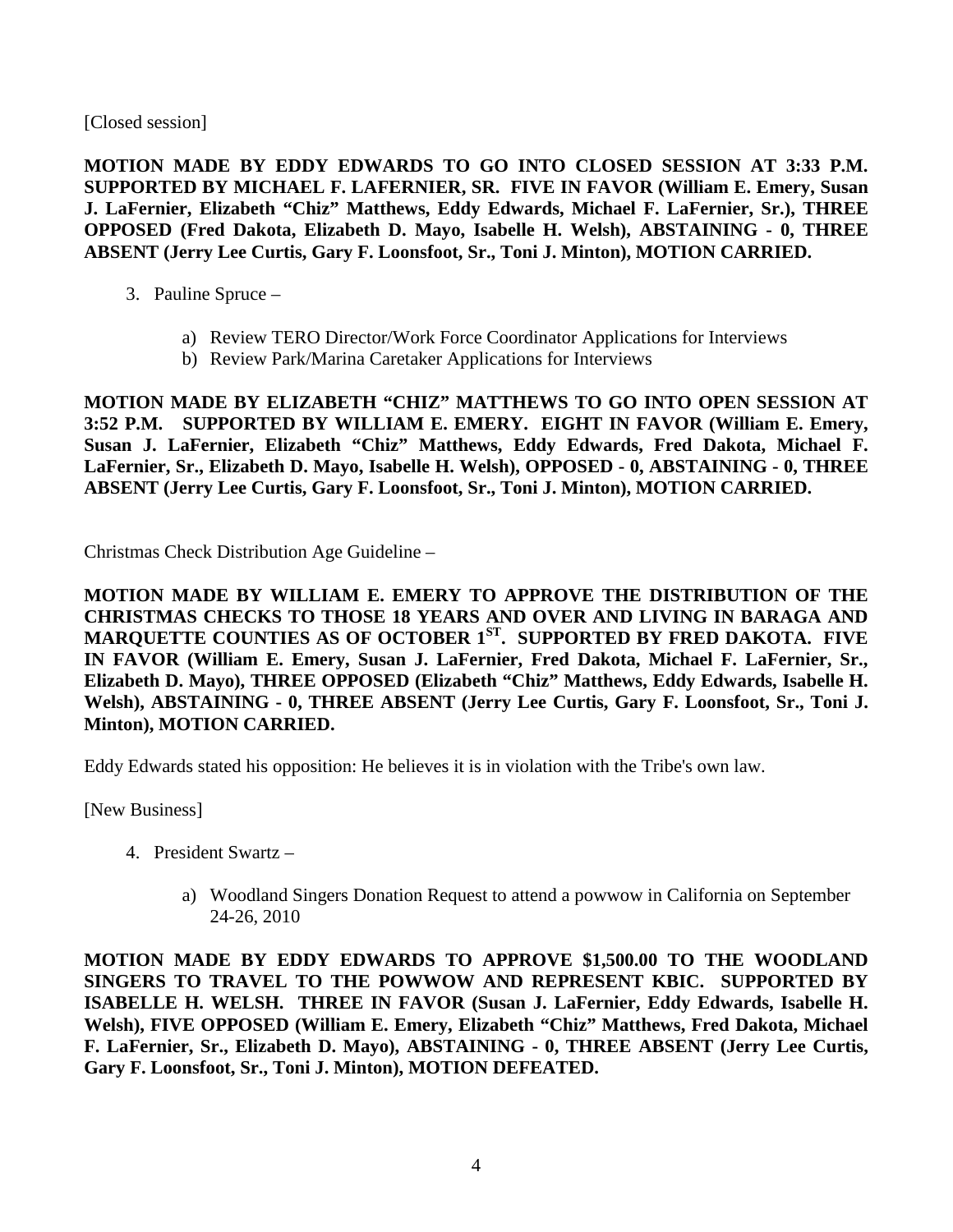b) Negaunee Township - 2% Funds Distribution Request – They are requesting the money allocated from the reserved 2% distribution in their account, for a water sewer project (for the new Casino), to use \$5,000.00 - \$10,000 to purchase a water storage tank to accomplish their request.

**MOTION MADE BY WILLIAM E. EMERY TO APPROVE THE NEGAUNEE TOWNSHIP REQUEST UP TO \$10,000.00. SUPPORTED BY MICHAEL F. LAFERNIER, SR. FOUR IN FAVOR (William E. Emery, Elizabeth "Chiz" Matthews, Michael F. LaFernier, Sr., Isabelle H. Welsh), FOUR OPPOSED (Susan J. LaFernier, Eddy Edwards, Fred Dakota, Elizabeth D. Mayo), ABSTAINING - 0, THREE ABSENT (Jerry Lee Curtis, Gary F. Loonsfoot, Sr., Toni J. Minton), TIE VOTE. PRESIDENT SWARTZ VOTES IN FAVOR, MOTION CARRIED.**

c) Family of Doris Roberts Request -

Aid to Family Members Traveling for Funeral – CNAP Policy Amendment

**MOTION MADE BY WILLIAM E. EMERY TO AMEND THE POLICY REGARDING FAMILY MEMBERS TRAVELING FOR A FUNERAL THAT IT WILL BE AT THE DISCRETION OF THE PRESIDENT TO EXPEND UP TO \$1,000.00 AND THREE HOTEL ROOMS FOR THREE NIGHTS. SUPPORTED BY ELIZABETH "CHIZ" MATTHEWS. EIGHT IN FAVOR (William E. Emery, Susan J. LaFernier, Elizabeth "Chiz" Matthews, Eddy Edwards, Fred Dakota, Michael F. LaFernier, Sr., Elizabeth D. Mayo, Isabelle H. Welsh), OPPOSED - 0, ABSTAINING - 0, THREE ABSENT (Jerry Lee Curtis, Gary F. Loonsfoot, Sr., Toni J. Minton), MOTION CARRIED.**

> d) Discussion on Council meeting schedule – President Swartz requested to move the budget review meeting scheduled for tomorrow to Tuesday, September  $21<sup>st</sup>$  as there are member funerals.

Discussion: President Swartz will get the OHA financials as requested at the Saturday meeting. It is a public document and President Swartz will bring on Tuesday for review.

# **Break: 4:17 – 4:24 p.m.**

## **Elizabeth Mayo left at 4:17 p.m.**

[Closed Session]

**MOTION MADE BY MICHAEL F. LAFERNIER, SR. TO GO INTO CLOSED SESSION AT 4:25 P.M. SUPPORTED BY WILLIAM E. EMERY. SIX IN FAVOR (William E. Emery, Susan J. LaFernier, Elizabeth "Chiz" Matthews, Eddy Edwards, Michael F. LaFernier, Sr., Isabelle H. Welsh), OPPOSED - 0, ABSTAINING - 0, FIVE ABSENT (Jerry Lee Curtis, Fred Dakota, Gary F. Loonsfoot, Sr., Elizabeth D. Mayo, Toni J. Minton), MOTION CARRIED.**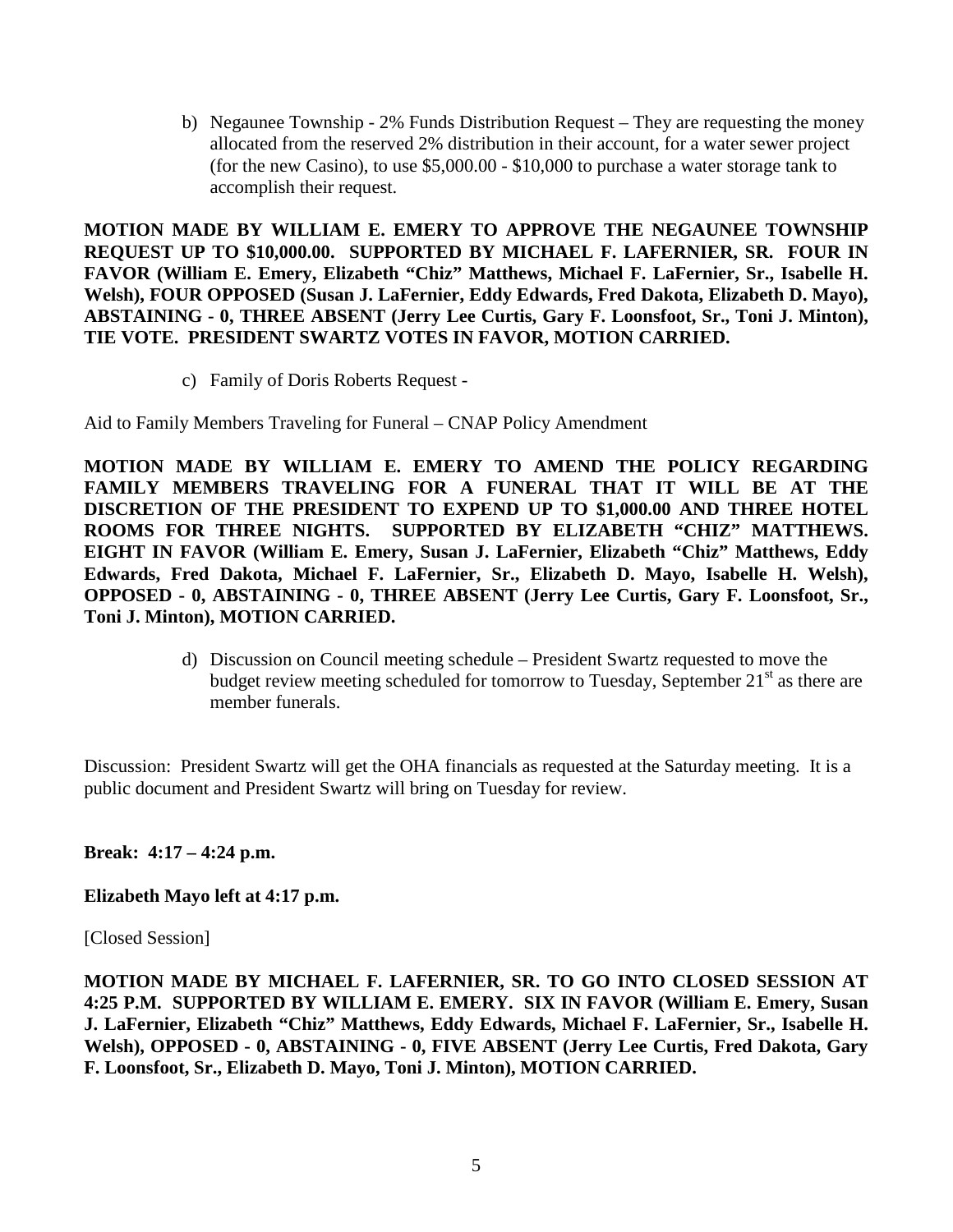- 4. John Baker, Attorney
	- a) Casino Issues
	- b) Casino Restaurant Space Lease
	- c) Uniform Commercial Code Proposed Title XX Secured Transactions Ordinance

**MOTION MADE BY WILLIAM E. EMERY TO GO INTO OPEN SESSION AT 5:02 P.M. SUPPORTED BY MICHAEL F. LAFERNIER, SR. FIVE IN FAVOR (Susan J. LaFernier, Elizabeth "Chiz" Matthews, Fred Dakota, Michael F. LaFernier, Sr., Isabelle H. Welsh), ONE OPPOSED (Eddy Edwards), ONE ABSTAINING (William E. Emery), FOUR ABSENT (Jerry Lee Curtis, Gary F. Loonsfoot, Sr., Elizabeth D. Mayo, Toni J. Minton), MOTION CARRIED.** 

[New Business]

5. John Baker, Attorney – Renewal Business License John Hebert for Hebert Construction

**MOTION MADE BY FRED DAKOTA TO APPROVE THE BUSINESS LICENSE RENEWAL FOR JOHN HEBERT FOR HEBERT CONSTRUCTION AND AUTHORIZE THE PRESIDENT TO SIGN. SUPPORTED BY MICHAEL F. LAFERNIER, SR. SEVEN IN FAVOR (William E. Emery, Susan J. LaFernier, Elizabeth "Chiz" Matthews, Eddy Edwards, Fred Dakota, Michael F. LaFernier, Sr., Isabelle H. Welsh), OPPOSED - 0, ABSTAINING - 0, FOUR ABSENT (Jerry Lee Curtis, Gary F. Loonsfoot, Sr., Elizabeth D. Mayo, Toni J. Minton), MOTION CARRIED.**

6. Larry Denomie III, CEO – Fun Industries, Inc. Rental Agreement for a Cash Cube Money Machine for the Baraga Casino's 25<sup>th</sup> Anniversary November 6-13, 2010 for \$2,233.54

**MOTION MADE BY EDDY EDWARDS TO APPROVE THE RENTAL AGREEMENT BETWEEN THE KEWEENAW BAY INDIAN COMMUNITY AND FUN INDUSTRIES, INC. SUPPORTED BY FRED DAKOTA. SIX IN FAVOR (William E. Emery, Elizabeth "Chiz" Matthews, Eddy Edwards, Fred Dakota, Michael F. LaFernier, Sr., Isabelle H. Welsh), OPPOSED - 0, ONE ABSTAINING (Susan J. LaFernier), FOUR ABSENT (Jerry Lee Curtis, Gary F. Loonsfoot, Sr., Elizabeth D. Mayo, Toni J. Minton), MOTION CARRIED.** 

7. Gary Loonsfoot, Jr., Language Coordinator [not present] – Language Instructors Services Agreement

**MOTION MADE BY ELIZABETH "CHIZ" MATTHEWS TO APPROVE THE SERVICES AGREEMENT BETWEEN KBIC AND LINDA TRUDEAU LANGUAGE IMMERSION INSTRUCTOR. SUPPORTED BY FRED DAKOTA. SEVEN IN FAVOR (William E. Emery, Susan J. LaFernier, Elizabeth "Chiz" Matthews, Eddy Edwards, Fred Dakota, Michael F. LaFernier, Sr., Isabelle H. Welsh), OPPOSED - 0, ABSTAINING - 0, FOUR ABSENT (Jerry Lee Curtis, Gary F. Loonsfoot, Sr., Elizabeth D. Mayo, Toni J. Minton), MOTION CARRIED.**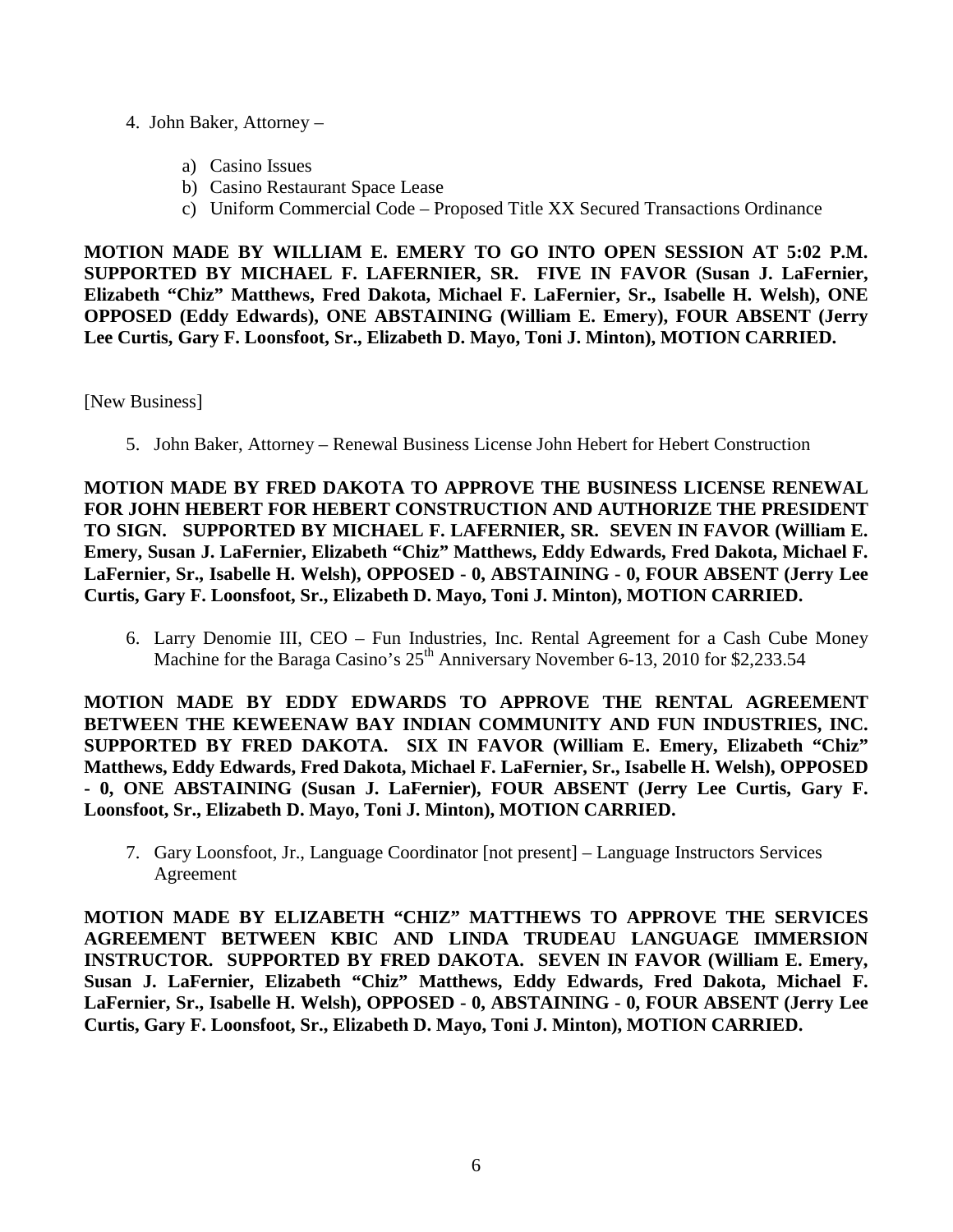**MOTION MADE BY ELIZABETH "CHIZ" MATTHEWS TO APPROVE THE SERVICES AGREEMENT BETWEEN KBIC AND ROSE TRUDEAU LANGUAGE IMMERSION INSTRUCTOR. SUPPORTED BY FRED DAKOTA. SEVEN IN FAVOR (William E. Emery, Susan J. LaFernier, Elizabeth "Chiz" Matthews, Eddy Edwards, Fred Dakota, Michael F. LaFernier, Sr., Isabelle H. Welsh), OPPOSED - 0, ABSTAINING - 0, FOUR ABSENT (Jerry Lee Curtis, Gary F. Loonsfoot, Sr., Elizabeth D. Mayo, Toni J. Minton), MOTION CARRIED.** 

Casino Restaurant Space Lease – 2-year lease October 2010 – September 2012

**MOTION MADE BY EDDY EDWARDS TO APPROVE THE CASINO RESTAURANT SPACE LEASE AGREEMENT BETWEEN KBIC AND FADIL IBRAIMI. SUPPORTED BY WILLIAM E. EMERY. SIX IN FAVOR (William E. Emery, Elizabeth "Chiz" Matthews, Eddy Edwards, Fred Dakota, Michael F. LaFernier, Sr., Isabelle H. Welsh), ONE OPPOSED (Susan J. LaFernier), ABSTAINING - 0, FOUR ABSENT (Jerry Lee Curtis, Gary F. Loonsfoot, Sr., Elizabeth D. Mayo, Toni J. Minton), MOTION CARRIED.** 

- J. Old Business:
	- 1. Economic Development Committee/Janice Halverson, Vice Chair/Gregg Nominelli, Economic Developer/Bruce LaPointe, Project Manager/John Baker, Attorney – Corporate and Limited Liability Codes

Mr. Baker recommends a Limited Liability Code Ordinance.

#### **William Emery left at 5:16 p.m.**

**MOTION MADE BY EDDY EDWARDS TO SCHEDULE THE 3RD READING OF THE CORPORATE CODE FOR THE FIRST SATURDAY IN NOVEMBER 2010. SUPPORTED BY ISABELLE H. WELSH. SIX IN FAVOR (Susan J. LaFernier, Elizabeth "Chiz" Matthews, Eddy Edwards, Fred Dakota, Michael F. LaFernier, Sr., Isabelle H. Welsh), OPPOSED - 0, ABSTAINING - 0, FIVE ABSENT (William E. Emery, Jerry Lee Curtis, Gary F. Loonsfoot, Sr., Elizabeth D. Mayo, Toni J. Minton), MOTION CARRIED.** 

[New Business]

8. Debbie Parrish (not present)/Robin Chosa – Regarding OCC Letter to President Swartz from Tim Shanahan, Board of Regents Chairman – Mary Breslin, Regarding Accreditation Higher Learning Commission, budget proposals and programs offered by the college (fitness center and the diabetes education grant)

## **Eddy Edwards left at 5:34 p.m.**